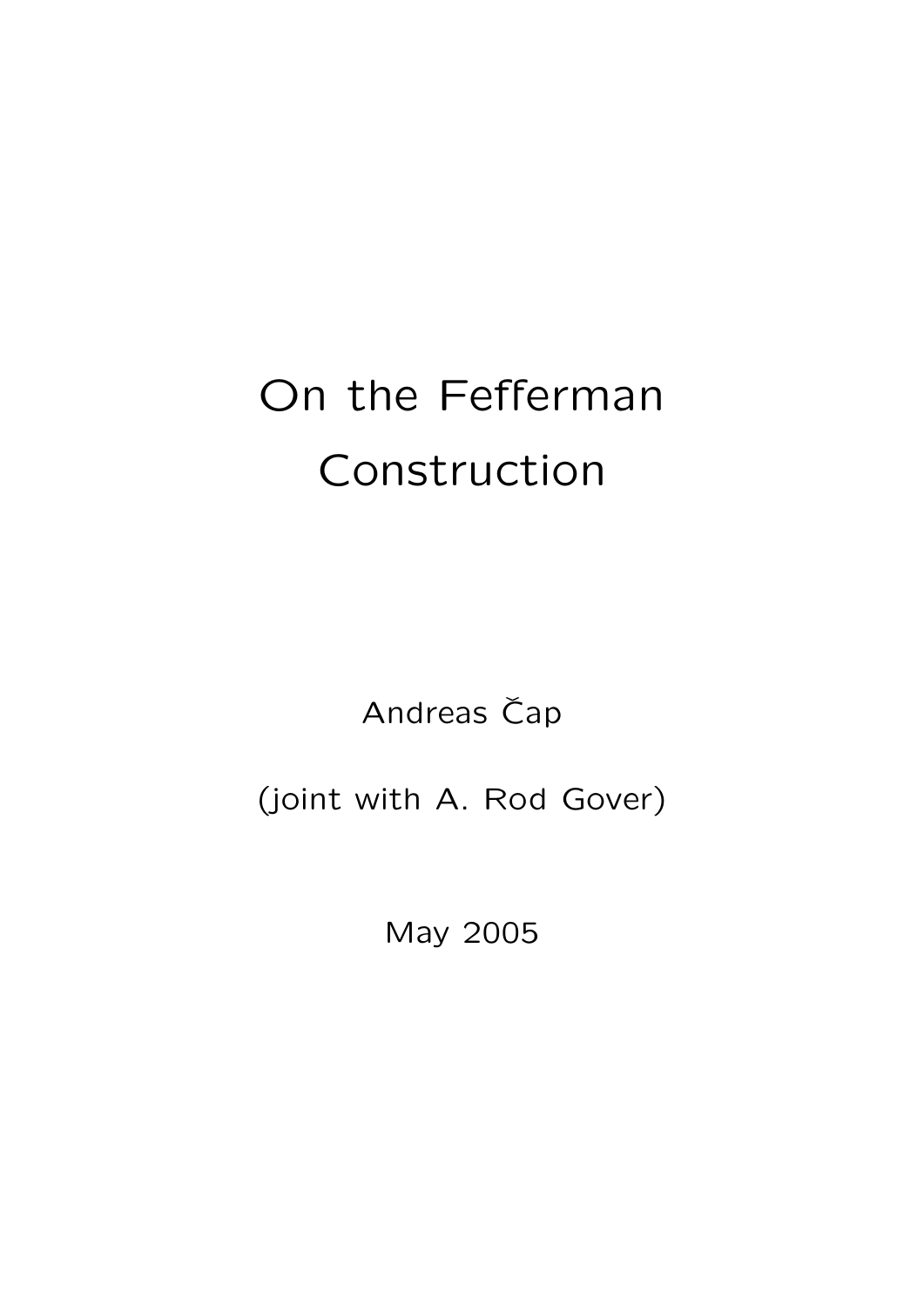Associate to a non–degenerate CR structure of hypersurface type on a manifold  $M$  a circle bundle  $\tilde{M} \to M$  and a conformal structure on the total space  $\tilde{M}$  which is CR invariant.

## History:

• Fefferman (1976): For boundaries of strictly pseudoconvex domains via the ambient metric.

• Burns–Diederich–Shnider (1977), Kuranishi: For abstract CR structures using the canonical Cartan connection.

• Lee, Farris (1986): For abstract CR structures in terms of the Webster– Tanaka connection associated to a choice of contact form.

I will discuss a new interpretation in terms of tractor bundles, which combines many advantages of these three approaches and leads to new perspectives and applications. This is based on tools for parabolic geometries which have been introduced during the last years.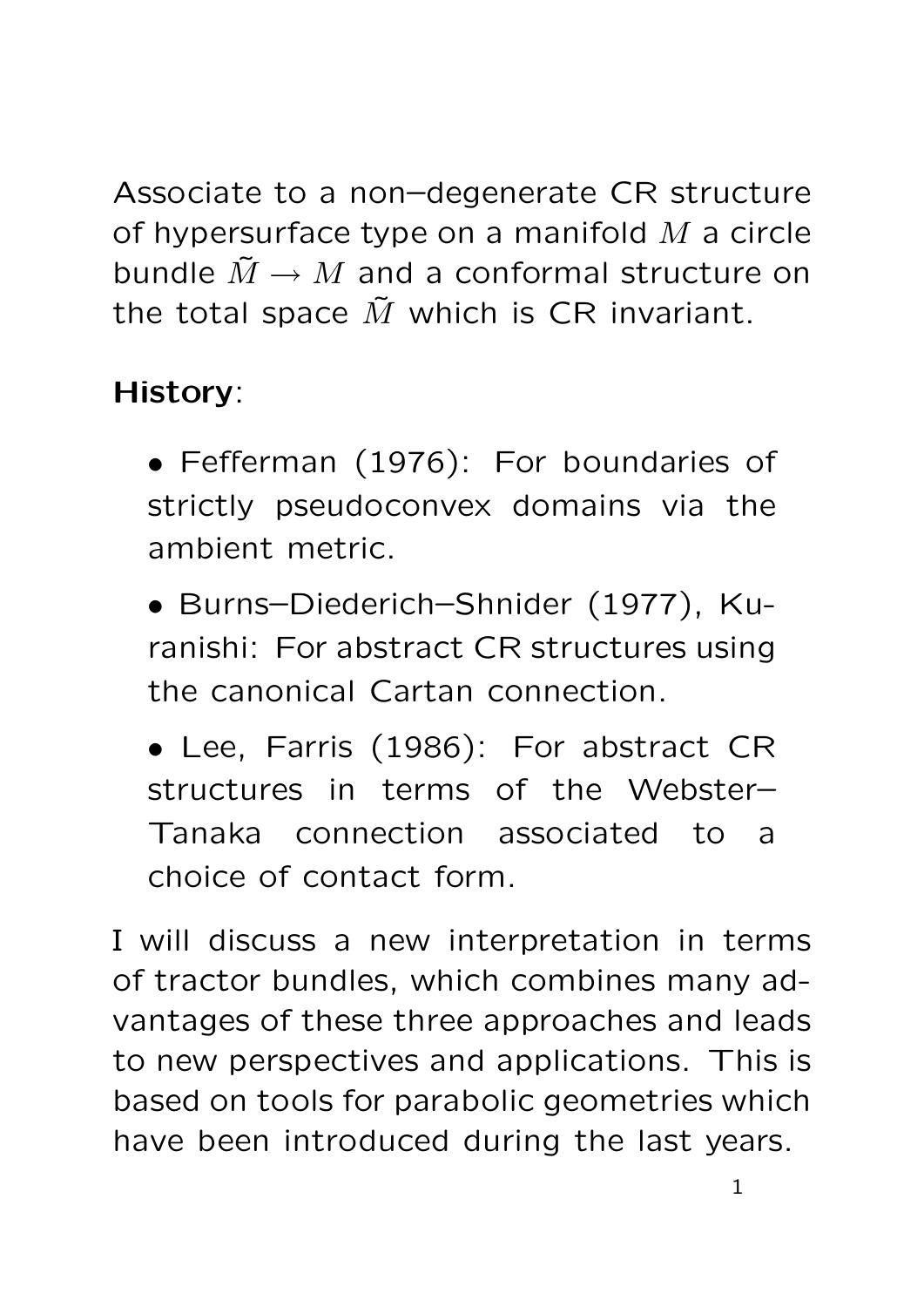Let  $(M, H, J)$  be a non-degenerate almost CR structure of hypersurface type and consider the decomposition  $H \otimes \mathbb{C} = H^{1,0} \oplus H^{0,1}$ . Then the structure is called partially integrable if the bracket of any two sections of  $H^{0,1}$  is a section of  $H\otimes\mathbb{C}$ . Equivalently, the tensorial map  $\mathcal{L}: H \times H \to TM/H$  induced by the Lie bracket of vector fields has to satisfy  $\mathcal{L}(J\xi, J\eta) = \mathcal{L}(\xi, \eta)$  for all  $\xi, \eta \in H$ . The signature  $(p, q)$  of the structure is then the signature of the Hermitian form whose imaginary part is  $\mathcal{L}$ .

Consider  $V := \mathbb{C}^{p+q+2}$  and let  $\langle , \rangle$  be a Hermitian form of signature  $(p+1, q+1)$  on V. Put  $G := SU(V)$  and let  $P \subset G$  be the stabilizer of a fixed complex null line in V. Then G acts transitively on the space of  $Q$  of complex null lines in V, so  $\mathcal{Q} \cong G/P$ . The form  $\langle , \rangle$  induces a CR structure of signature  $(p, q)$ on  $Q$ , and the action of  $G$  induces an isomorphism between  $G/Z(G)$  and the group of CR automorphisms of  $Q$ . This is the homogeneous model for CR structures.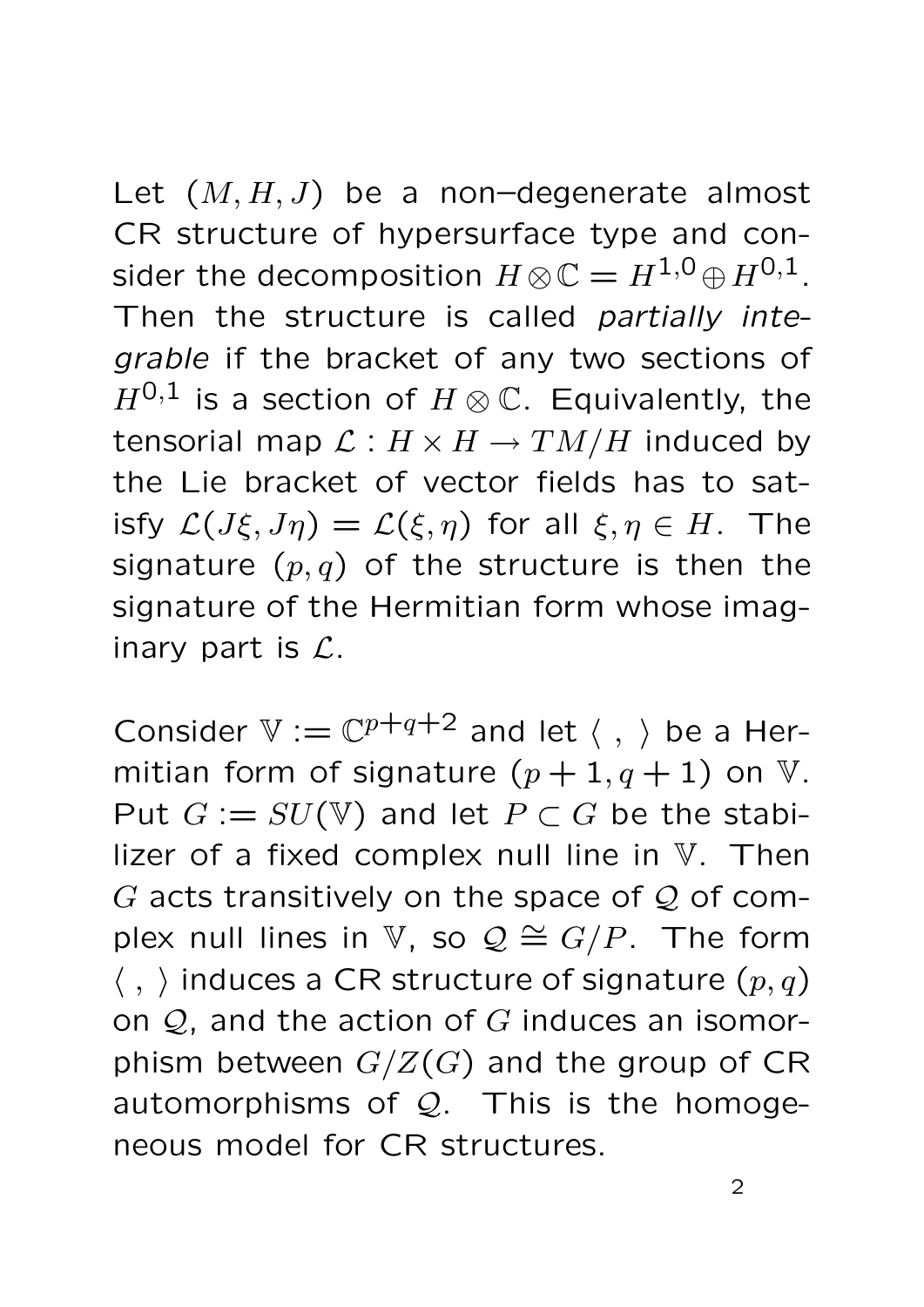For  $G/P$ , the Fefferman construction is very easy: Let  $\hat{P} \subset G$  be the stabilizer of a real null line in  $\mathbb{V}$ . Then  $\widehat{P} \subset P$  and  $P/\widehat{P} \cong \mathbb{R}P^1$ . Hence  $G/\hat{P} \rightarrow G/P$  is a circle bundle. Since G acts transitively on the space of real null lines, we see that  $G/\hat{P}$  is the space of real null lines and this is well known to carry a conformal structure which is even invariant under the action of  $SO(V)$ .

Using Cartan connections, it is easy to carry this over to the curved case. First, generalizing results of Chern–Moser and Tanaka one obtains

**Theorem.** Let  $(M, H, J)$  be a partially integrable non degenerate almost CR structure endowed with a complex line bundle  $\mathcal{E}(1,0)$ such that  $\mathcal{E}(1,0)^{\otimes (n+2)}$  is isomorphic to the canonical bundle. Then there exists a canonical principal P–bundle  $p : G \rightarrow M$  endowed with a canonical normal Cartan connection  $\omega \in \Omega^1(\mathcal{G}, \mathfrak{g})$ , where g is the Lie algebra of G.

The choice of  $\mathcal{E}(1,0)$  causes no problems locally and for boundaries of domains.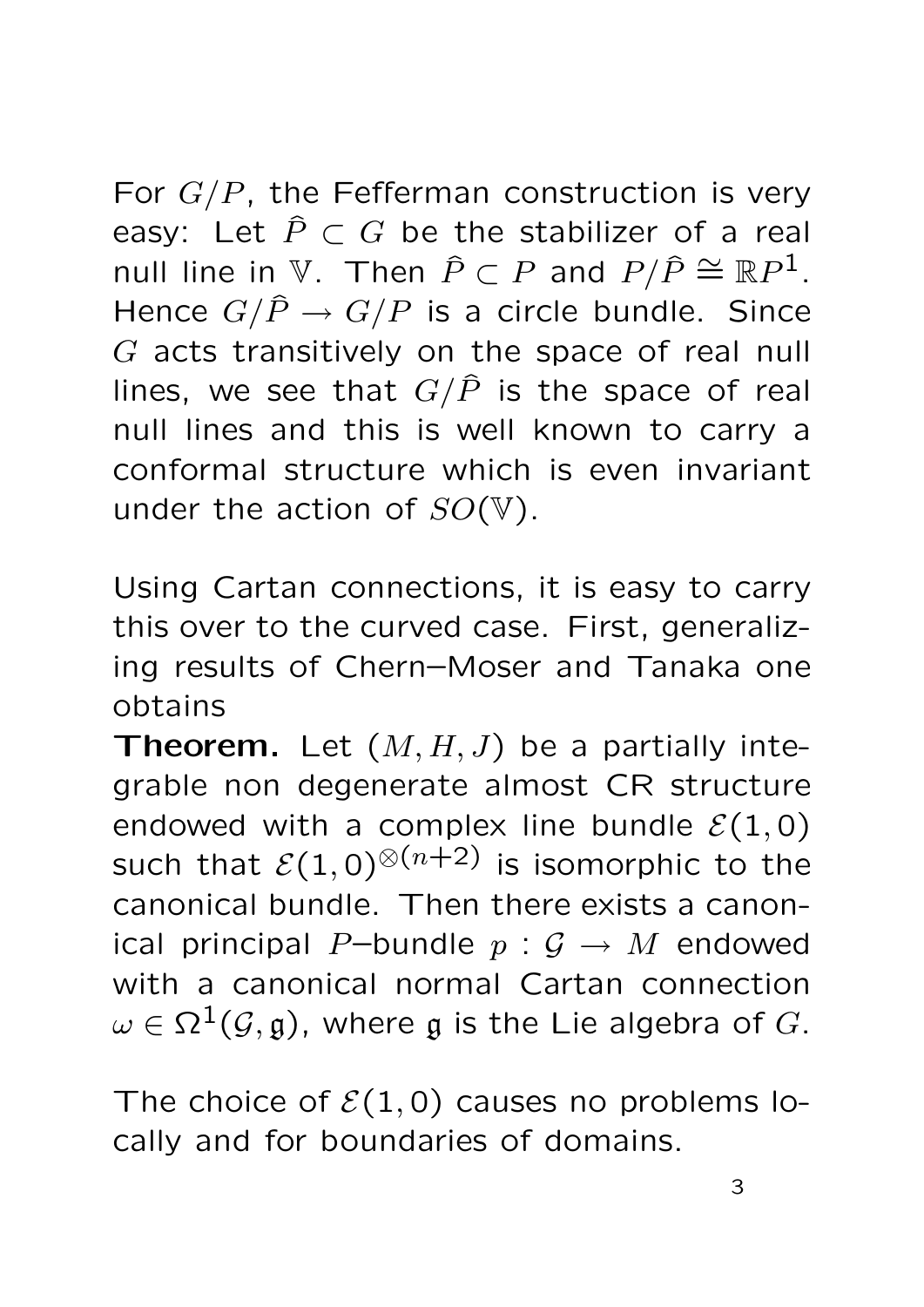Define  $\tilde{M} := \mathcal{G}/\hat{P}$ , which can be identified with the space of real lines in the complex line bundle  $\mathcal{E}(1,0)^*$ . This is the total space of a circle bundle over  $M$  and the obvious projection  $\mathcal{G} \to \tilde{M}$  is a  $\tilde{P}$ -principal bundle. The CR Cartan connection  $\omega$  can be viewed as a Cartan connection on that bundle, so its class in  $\Omega^1(\mathcal{G}, \mathfrak{g}/\widehat{\mathfrak{p}})$  induces an isomorphism  $T\tilde{M} \cong \mathcal{G} \times_{\hat{P}} \tilde{\mathfrak{g}}/\hat{\mathfrak{p}}$ . Now the invariant conformal structure on  $G/\hat{P}$  corresponds to a  $\hat{P}$ invariant conformal class of inner products on  $g/\hat{p}$ , and hence gives rise to a canonical conformal structure on  $\tilde{M}$ .

One shows that the evident inclusion  $G \hookrightarrow$  $SO(V)$  lifts to an inclusion into  $\tilde{G} := Spin(V)$ . Denoting by  $\tilde{P} \subset \tilde{G}$  the stabilizer of the chosen real null line, we clearly have  $\hat{P} = G \cap \tilde{P}$ . Moreover, considering the extended principal bundle  $\tilde{\mathcal{G}} := \mathcal{G} \times_{\tilde{P}} \tilde{P} \to M$ , there is a unique Cartan connection  $\tilde{\omega} \in \Omega^1(\tilde{\mathcal{G}}, \tilde{\mathfrak{g}})$  which restricts to  $\omega$  on  $T\mathcal{G} \subset T\tilde{\mathcal{G}}$ . Regardless of any normalization condition, this Cartan connection induces the above conformal structure and a spin structure on  $\tilde{M}$ .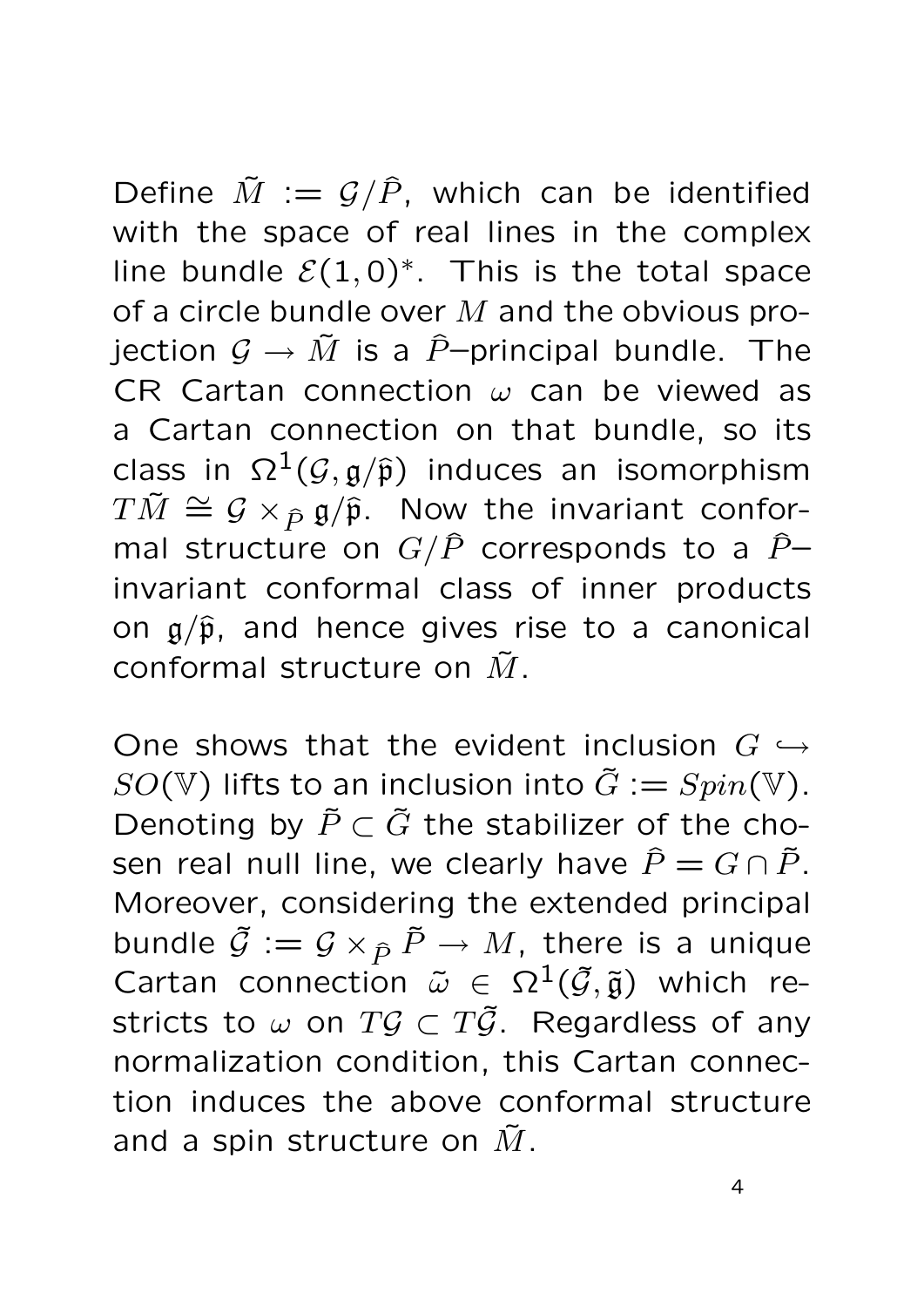Tractor interpretation. The (CR) standard tractor bundle is defined as  $\mathcal{T} := \mathcal{G} \times_{P} \mathbb{V} \rightarrow$  $M$ . By construction, this is a complex vector bundle of rank  $p+q+2$  endowed with a Hermitian metric  $h$ , and a smooth complex line subbundle  $\mathcal{T}^1$  with isotropic fibers. The Cartan connection  $\omega$  induces a linear connection  $\nabla^T$  on  $T$ , called the normal standard tractor connection, and  $(T, T^1, h, \nabla^T)$  is an equivalent way to encode  $(\mathcal{G}, \omega)$ .

Likewise, we can consider the bundle  $\tilde{T} :=$  $\mathcal{G}\times_{\widehat{P}} V \to \widetilde{M}$ , which comes with the same data (including a connection  $\nabla^{\widetilde{\mathcal{T}}}$ ) as  $\mathcal T$  above, plus a distinguished real line subbundle  $\tilde{T}^1 \subset \tilde{T}$ . This is a conformal standard tractor bundle for the canonical conformal structure on  $\tilde{M}$ .

• basic tractor calculus leads to a generalization of J. Lee's explicit formula for a metric in the conformal class to the partially integrable case.

• For boundaries of domains, the CR standard tractor bundle can be constructed from the ambient metric, which shows that we recover Fefferman's original construction.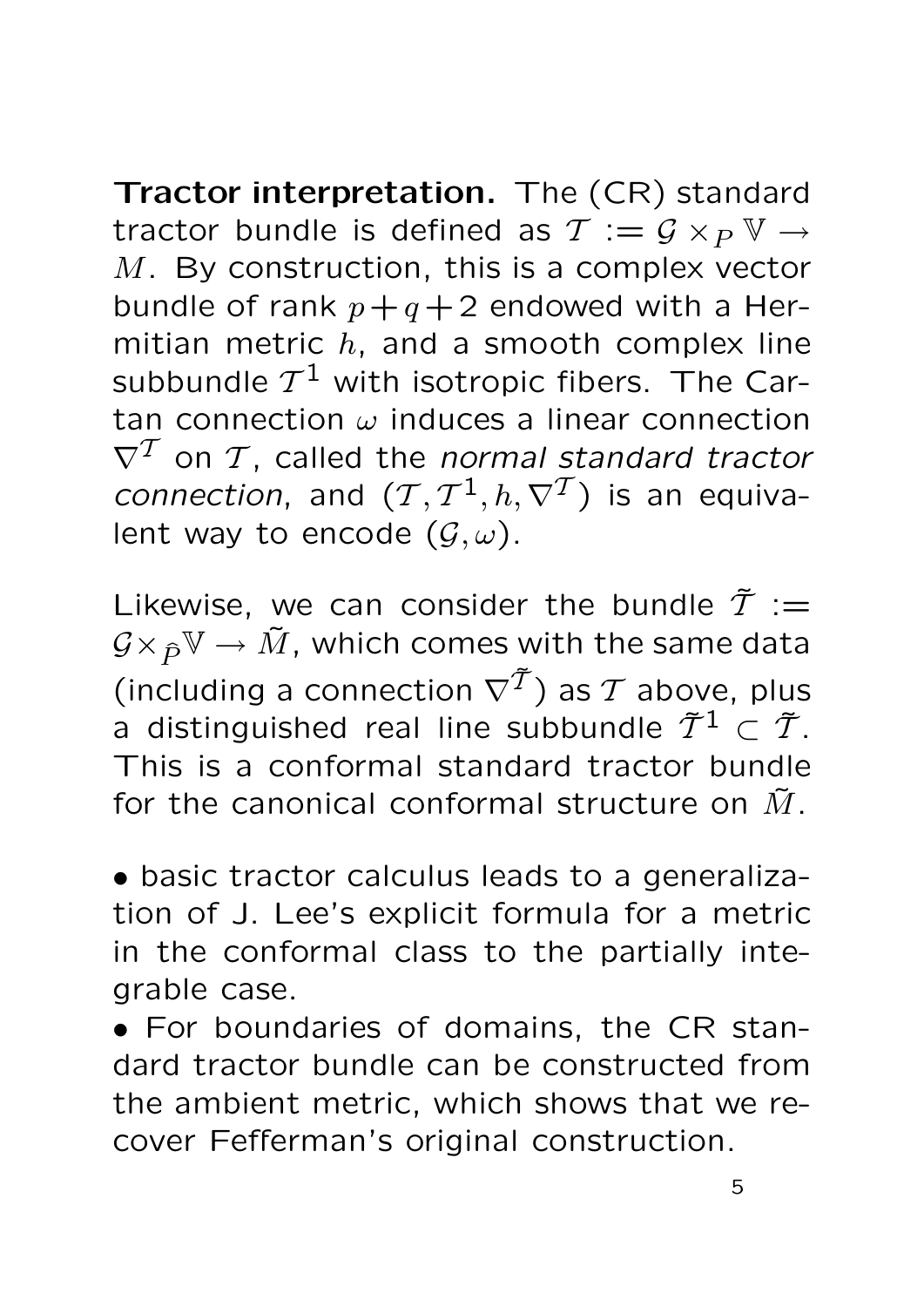Normality. The developments so far only needed the fact that  $\nabla^{\tilde{\mathcal{T}}}$  is a tractor connection on  $\tilde{T}$  or equivalently that there is a Cartan connection  $\tilde{\omega}$  on  $\tilde{\mathcal{G}}$  extending  $\omega$ . For further applications, it is essential to know whether  $\nabla^{\widetilde{\mathcal{T}}}$  coincides with the canonical normal tractor connection (or equivalently  $\tilde{\omega}$  coincides with the canonical Cartan connection) associated to the conformal structure on  $\tilde{M}$ . Surprisingly, this is not always the case:

Theorem. The connection  $\nabla^{\widetilde{\mathcal{T}}}$  is the normal standard tractor connection associated to the conformal structure on  $\tilde{M}$  iff the Cartan connection  $\omega$  is torsion free and hence iff  $(M, H, J)$  is integrable  $(CR)$ .

Hence we see that the relation between the original structure on  $M$  and the conformal structure on  $\tilde{M}$  is much stronger in the integrable case. This leads to additional applications:

• Chern–Moser chains on M are the projections of null geodesics on  $\tilde{M}$ . This was one of the main applications in the original works of Fefferman and Burns–Diederich–Shnider.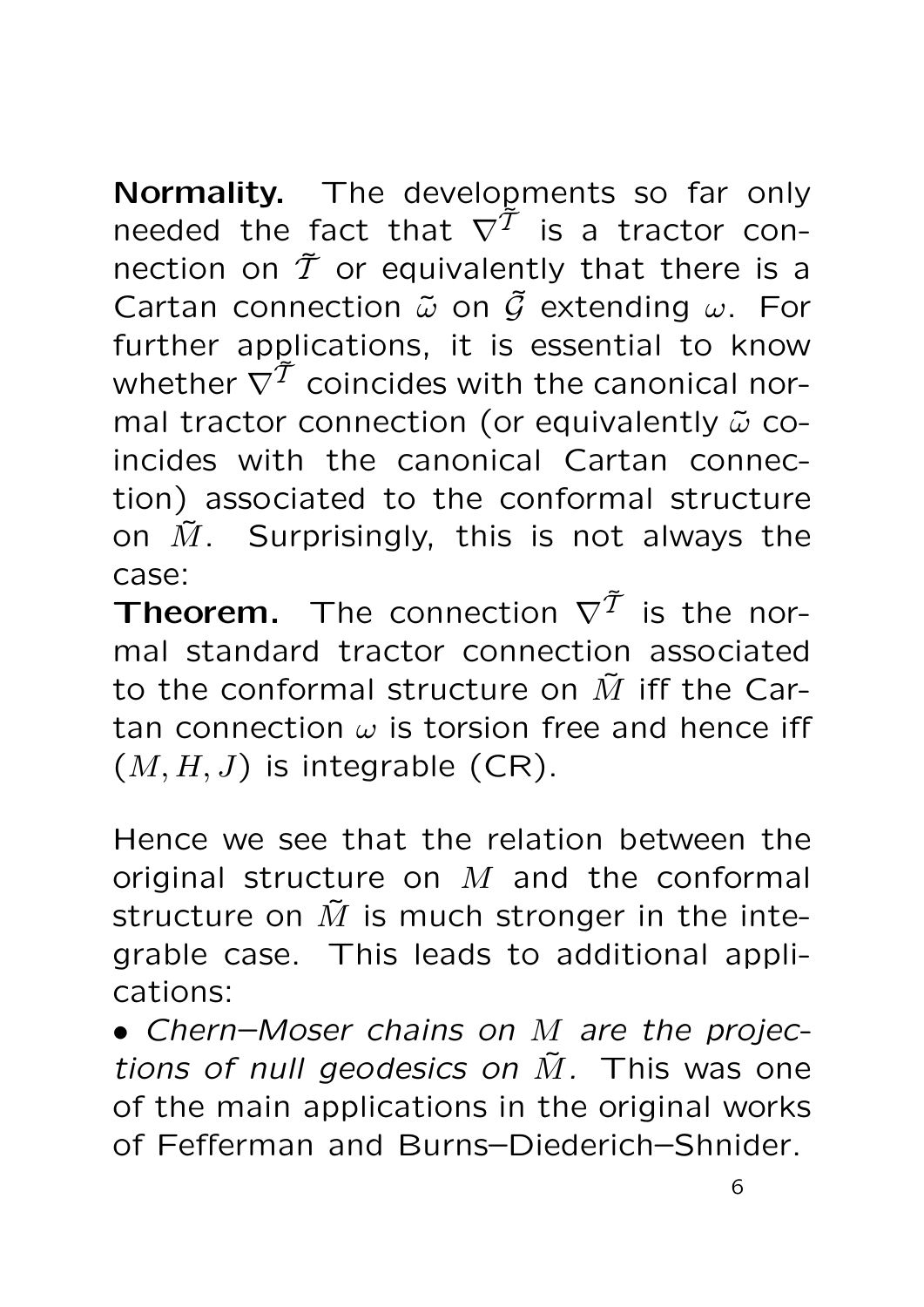• Conformally invariant operators on  $\tilde{M}$  descend to families of CR invariant operators on M. Sections of  $\mathcal{T} \to M$  can be identified with sections of  $\tilde{T} \rightarrow \tilde{M}$ , which are covariantly constant in the vertical direction. This extends to various other bundles as well as to a relation between tractor calculi. Using this, one shows that certain conformally invariant operators on  $\tilde{M}$  map subspaces of sections of bundles on  $M$  to each other, thus descending to CR invariant differential operators.

• Fefferman spaces as special conformal structures. Any Fefferman space admits an orthogonal complex structure on the standard tractor bundle. This can be interpreted as the conformal holonomy being contained in  $G \subset \tilde{G}$ . This holonomy reduction implies existence of nontrivial solutions to certain conformally invariant equations, for example twistor spinors and conformal Killing forms of all odd degrees. Conversely, one shows that any conformal structure with conformal holonomy contained in  $G$  is locally isomorphic to a Fefferman space.